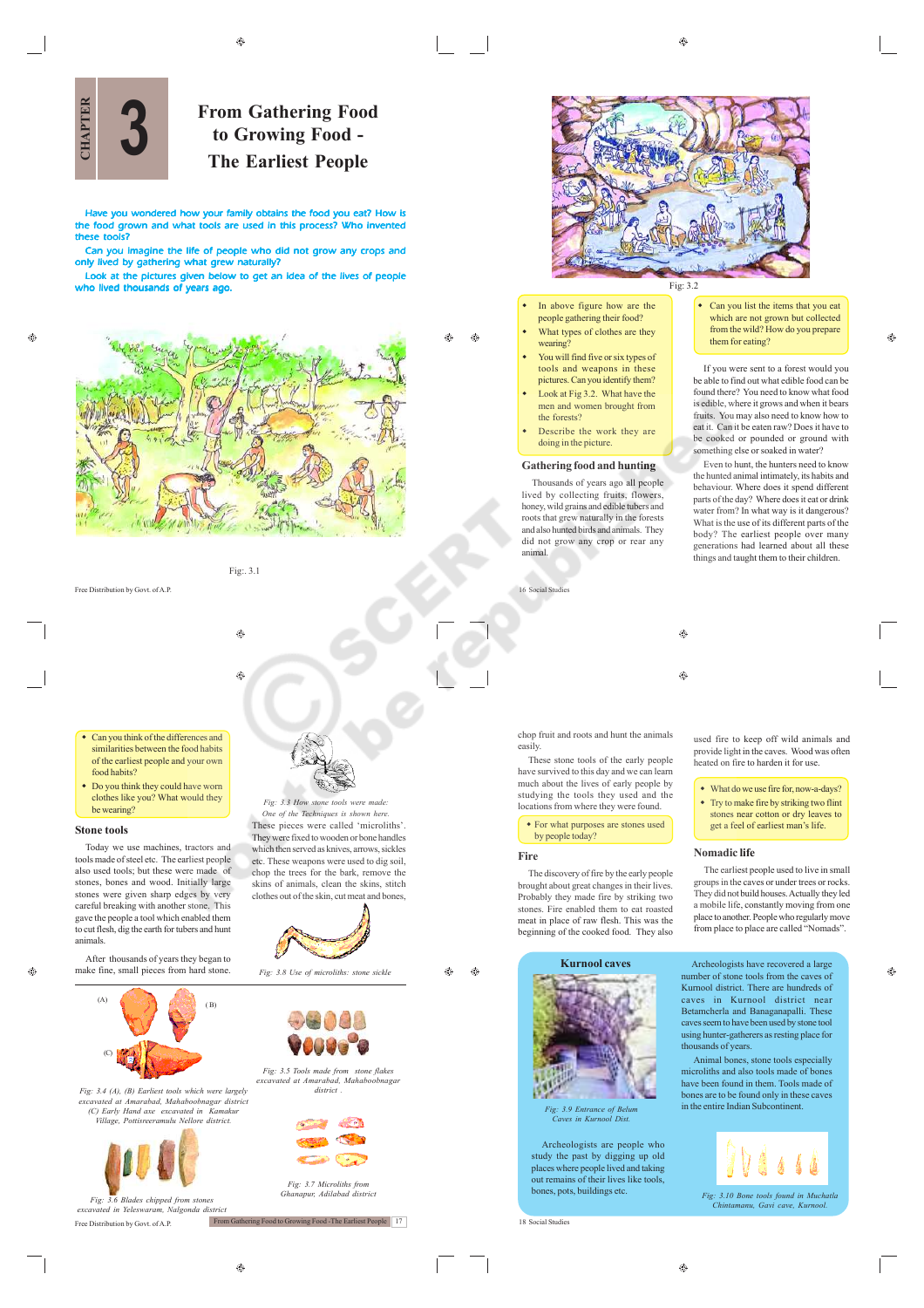#### $\circledcirc$

- o What will happen if a group finishes all the fruits or animals of an area?
- o Do animals stay in the same place or do they keep moving?
- Will water be available in the same place throughout the year?
- Even today many people shift from one place to another. What kind of things do they carry with them while shifting?
- When the earliest people were migrating, what would they have carried with them?
- Why people in present times are not leading a nomadic life but have built houses and live in the same place?

#### **Paintings**

Ø.

The early people drew pictures of animals and hunting scenes on the walls of many caves and rock shelters. Different colour stones were ground and mixed with animal fat. Pictures were then painted on rocks with bamboo brushes. Perhaps drawing pictures like these had some religious importance for them.

 Do people in your place draw pictures or designs as part of festivals and religious rituals?

Free Distribution by Govt. of A.P.

Chintakunta is in Muddanur Mandal of Y.S.R. Kadapa District. There are ten rock shelters near it which have paintings of early people. There are more than 200 paintings in white and red colour. But there are only ten white paintings. They are religious symbols. In the red colour paintings humped oxen are found in only one cave, which is locally called as Eddula Aavula Gundu. In the remaining we can see paintings of deer, stag, fox, rabbits, birds, human being, etc.



 $\bigcirc$  $\bigoplus$ 



*Fig: 3.11, 3.12 The pictures of men with bow, arrow and oxen drawn by the earliest people found in Chintakunta caves in YSR Kadapa Dist.*

From Gathering Food to Growing Food -The Earliest People 19



 $\bigcirc$ 

20 Social Studies

 $\circledcirc$ 

 $\bigcirc$ 

and pulses which we eat today do not perish so quickly. We also have jars and tins to store them for months. But, the earliest people did not possess such heavy things as they had to constantly move.

Since they shared all the food and had free access to the resources of the forests, hunter-gatherers did not have any rich or poor among them. They were all equal and treated each other equally. They also took all important decisions by discussing together.

Even though they hunted wild animals hunter-gatherers had a great respect and regard for the forests, the plants and trees, the animals, rivers and hills. They often worshipped them so that they may get



*Fig: 3.14 Offering thanks to a hu* 

We can imagine the life of early people who hunted and gathered food in the forests.

- Why couldn't the early people store food for a long time?
- Do you think it would have created any problem if the hunter-gatherers
- did not share their food? Why were there no poor people among them?

22 Social Studies

 $\triangle$ 

۳

۳

# **Hunter – gatherers in our times**

Even these days several groups of people live by hunting and gathering food in different parts of the world. In our own state the Yanadis and Chenchus till very recently lived in this manner. Scholars have tried to live among them and understand their lives. From many such studies done all over the world, historians try to imagine the lives of people who lived in the forests thousands of years ago.



*Fig: 3.13(a)*



Free Distribution by Govt. of A.P.



*Fig: 3.13(c) Fig: 13 a, b, c Chenchu hunter gatherer 80 years ago.*

Æ۵ ⊕

#### **Shared living**

We saw that the early people lived in small groups and led a nomadic life. It appears that women and men both participated in hunting and food gathering. Women and children were more active in food gathering and hunting of small animals. Hunting large animals may have taken many days of tracking to distant places – this was probably done mostly by men.

Hunter-gatherers shared the food they collect with all the members of the group. There wasn't much scope for storage of food as it consisted mainly of perishable things like meat, fish, fruits, leaves, tubers and small quantities of wild grains. Grains

From Gathering Food to Growing Food -The Earliest People 21



thanking the killed animal by the earliest people and worshiping the harvest by the farmers now-a-days?

Do you find any similarity between

## **From gathering to growing food**

For thousands of years human beings lived by hunting and gathering. They took to growing crops only about 12,000 years ago. Why did they change their life style? Let us find out.

Around 12,000 years ago there were major changes in the climate of the world, as it increasingly became warmer. It led to great change in natural vegetation as large tracts of forests were converted into grasslands. These grasslands provided fodder for grazing animals like cattle, sheep and goats. They also had grains that could be eaten by human beings. As they began to contact closely with these grasses and animals they gradually tried to control them. This is called domestication of plants and animals. Let us see what this meant and what it led to.

۵

# **Learning to grow crops and tend animals**

Men, women and children probably keenly observed the places where edible plants were found, how new plants sprouted from seeds etc. Perhaps they began looking after plants – protecting them from birds and animals so that they could grow and the seeds could ripen. Many people who lived in grasslands where edible grains grew began to rely more on these grains for food and took to growing them. In this way

 $^{\circ}$ 

 $\oplus$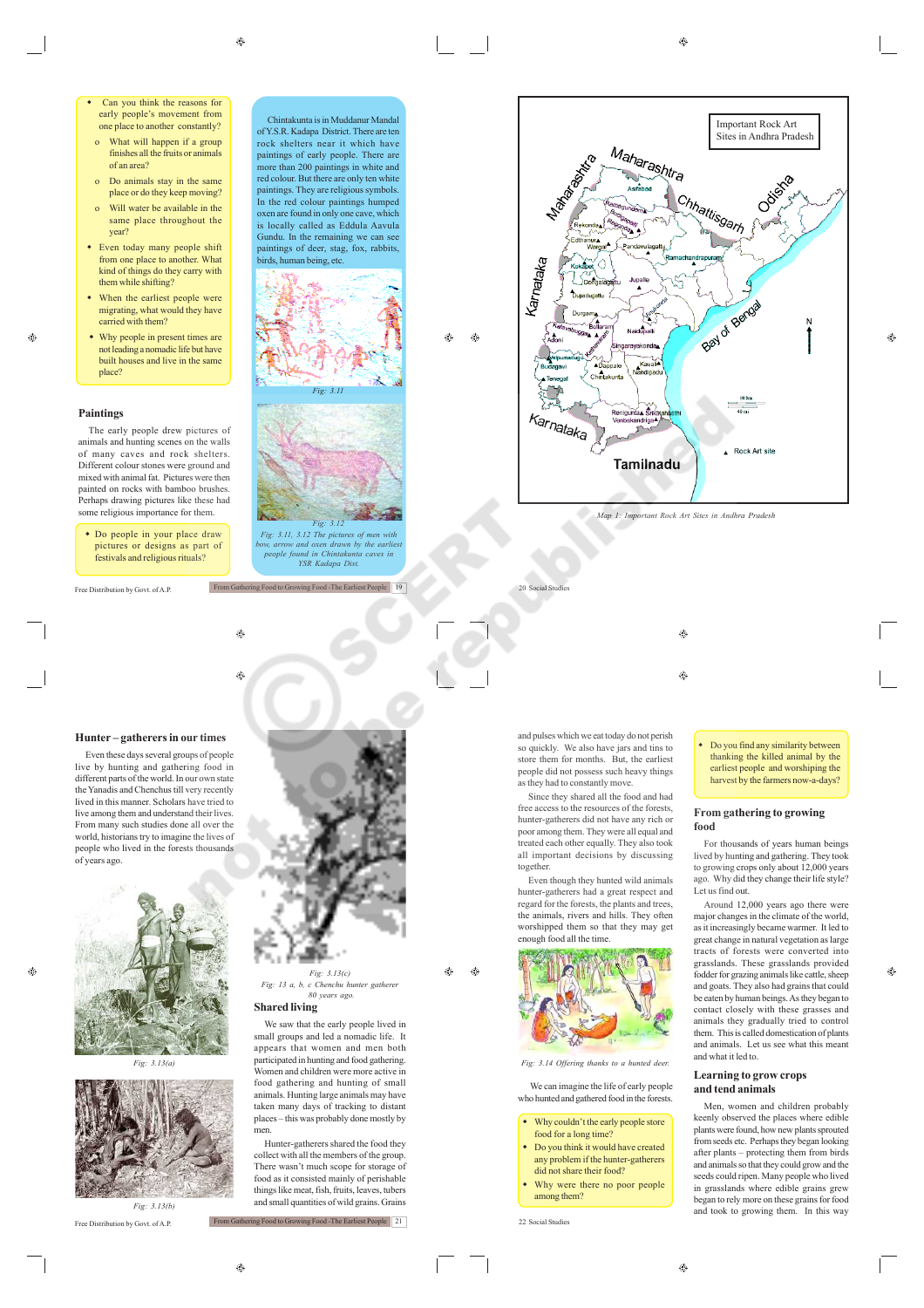Different people in different places learnt to grow paddy, wheat, barley, pulses, millets, tubers and vegetables. When people came into contact with each other they learnt from each other how to grow and use different kinds of crops and vegetables.

Likewise, people may have allowed gentle animals to come near their camps and eat grass and other leftover food. They may also have protected these animals from other wild animals. In the process the herders got plenty of benefits like regular supply of meat, animal skin and milk. They later on used oxen and donkeys for carrying loads and ploughing the fields.

#### **Domestication**  $\triangle$

People usually select those plants and animals that give good yields and are not prone to disease etc. Seeds of such crops are selected and used for sowing in the next season. And only animals of selected type are allowed to breed. Thus plants and animals tended by people become different from the wild ones. When people sow selected crops and protect them till they bear fruit or when they allow selected animals to breed and protect them for their own use, it is called domestication.

In this way over hundreds of years people reared and propagated plants and animals beneficial to them in some special way

 Do you think farmers still use domestication method to select better seeds for the next year?

Free Distribution by Govt. of A.P.

• How do you think people protect the crops they select to sow How do people protect the animals they want to breed?

Of course not all people took to growing crops or rearing animals. Many people continued to hunt and gather in the forests. And again not all people practised agriculture in the same way. Initially many people practised shifting agriculture like "Podu" (you will read about it in chapter (6) and also combined a little hunting and gathering from the forests along with growing crops.

Some of them realised that the fertility of the soil could be maintained by tilling and applying manure. When they began using the plough and animal manure they did not have to go in search of new fertile lands every few years. This also meant that they had to combine farming with rearing animals which were needed for ploughing, transporting and for manuring the soil and other purposes.

 $\triangle$  $\bigoplus$ 

#### **Settled life**

 $\qquad \qquad \textcircled{\scriptsize{9}}$ 

۵

When people began growing plants, they had to stay in the same place for a long time looking after the plants, watering, weeding, driving away animals and birds – till the grain ripened. At the harvest time they got so much grain that they could not eat it all at once. It had to be stored for long periods - about six months to one year. All this meant that people had to stay in one place and build houses to store the grain.

When staying at one place became inevitable, they constructed huts of stone, ering Food to Growing Food - The Earliest People 23



wood, mud and dried grass. Vessels were needed to store and cook grain, water, milk, etc. It led to the making of pots of different kinds. They also started painting and decorating the pots to give them a better look. Cooking also required the making of stoves and stones for grinding corn etc. When archeologists dug up the places of early agricultural people, they usually found marks of the huts; remain of pots, stoves, microliths and grinding stones. Sometimes they also found some grains which got over-roasted in fire and thus were preserved for all these years.



*Fig: 3. 15 An old pot: What do you think could have been stored in this pot?*



*Fig: 3.16 Archaeologists have found remains of food preserved 12,000 years ago.* The early farmers needed to clear

forests by cutting trees and branches. They developed a new kind of stone tool which is called neolith by archeologists.

The early farmers selected the right kind of stone which was ground on rock to give it an axe like edge. This axe head was then fixed to a wooden handle and used to cut trees, etc. By growing crops with the new tools the early people began a process which changed almost all aspects of their lives in a very fundamental manner. It is after this new kind of stone tool that this period of early agriculture is called Neolithic Period.



*Fig: 3. 17 Axe head fixed to a wood, excavated at Amarabad, Mahboobnagar.*

Ô.



*Fig: 3.18 Neolithic stone tools made by grinding stones excavated in Serupalli, Mahboobnagar, Source: A.P State Archeological Museum, Hyderabad*

24 Social Studies



# $\bigcirc$

# **Improve your learning**

- 1. Why do you think earliest people did not wear cotton and woollen clothes?
- 2. What tools would you use today for cutting fruits? What would you do if these tools are not available?
- 3. Compare the tools used by the earliest people with those of modern times.
- 4. Why did the earliest people travel from place to place? In what ways are they similar to/ different from, the reasons for which we travel today?
- 5. Find out if there are any rock painting sites near your place and visit them with your class.
- 6. Locate the following Rock Art sites in the map of Andhra Pradesh:
	- A. Chintakunta. B. Pandavulagattu C. Kethavaram D. Velpu Madugu E. Rekonda F. Ramachandrapuram
- 7. List three ways in which the present lives of farmers and herders would have been different from that of the Neolithic people?
- 8 Prepare a list of domesticated animals and agricultural products of earliest people and write a few lines about each of them.
- 9. If there was no stove and no grinding stone, how would it affect our food?
- 10 Prepare a list of five questions that you would like to ask an archeologist.
- 11. There are many things in the picture given below. Which of these things did not belong to the hunting-gathering people? Which things could have belonged to both the hunting-gathering people as well as the agriculturists? Put different signs to distinguish them.



26 Social Studies

 $\oplus$ 

time?

We find earliest evidences for cultivation of crops from Baluchistan about 9000 years ago. In India there are evidences in Kashmir around 5000 years ago and Bihar some four or five thousand years ago.

The earliest evidence for domestication

• Can you imagine how did the early people store grains? • Why do people who grow crops have to stay in the same place for a long

• Imagine and draw the huts used by

in the Deccan comes from the border of Andhra Pradesh and Karnataka. In these states large mounds of ash are found in a number of places.

> Archeologists believe that around five thousand years ago hunters of these areas began to rear cattle. The cattle were pegged in special places in which a lot of cow dung used to dry and accumulate. These were probably set fire on festival days causing the ash mounds. Such ash mounds are found in Kurnool, Mahaboobnagar and Anantapur Districts. Along with cow dung ash, neolithic stone axes, stone blades and rudimentary handmade pots were found. After a few thousands years many of these people also started cultivating crops and settling down in villages



**Service** 

**Key words**

 $\bigoplus$ ⊕

Hunter gatherer Stone tools Microliths Nomads Shared living Domestication Herders Settled life Neolithic Archeologist

Podu agriculture

 $^{\circ}$ 

♠